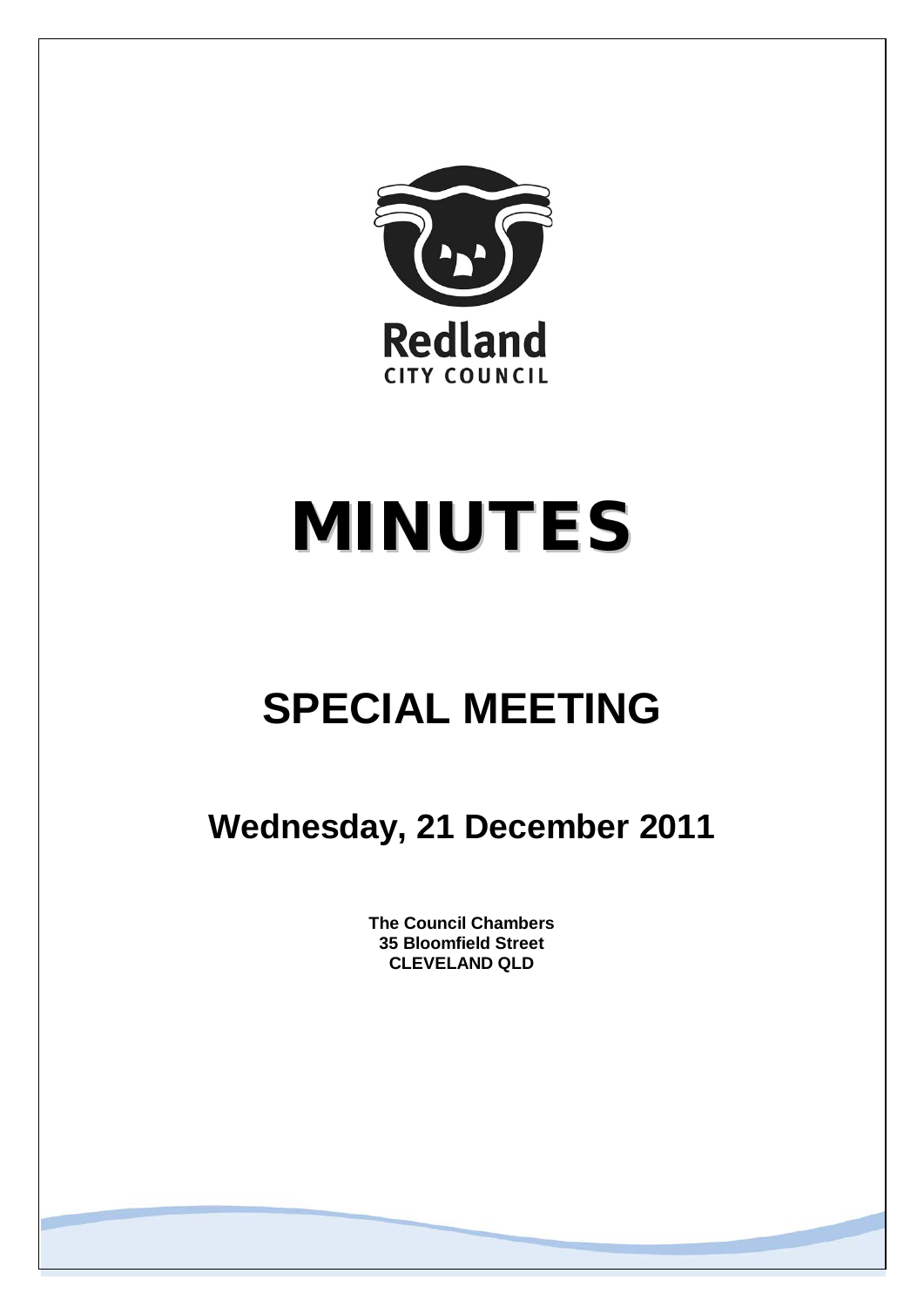# **Table of Contents**

| <b>Item</b>             | <b>Subject</b>                                                | Page No |
|-------------------------|---------------------------------------------------------------|---------|
|                         |                                                               |         |
| $\blacktriangleleft$    |                                                               |         |
| $\overline{2}$          |                                                               |         |
| $\mathbf{3}$            | <b>MATERIAL PERSONAL INTEREST AND CONFLICT OF INTEREST  1</b> |         |
| $\overline{\mathbf{4}}$ |                                                               |         |
|                         | KINROSS ROAD STRUCTURE PLAN - FINALISATION OF THE<br>4.1      | 2       |
| 5                       |                                                               | 12      |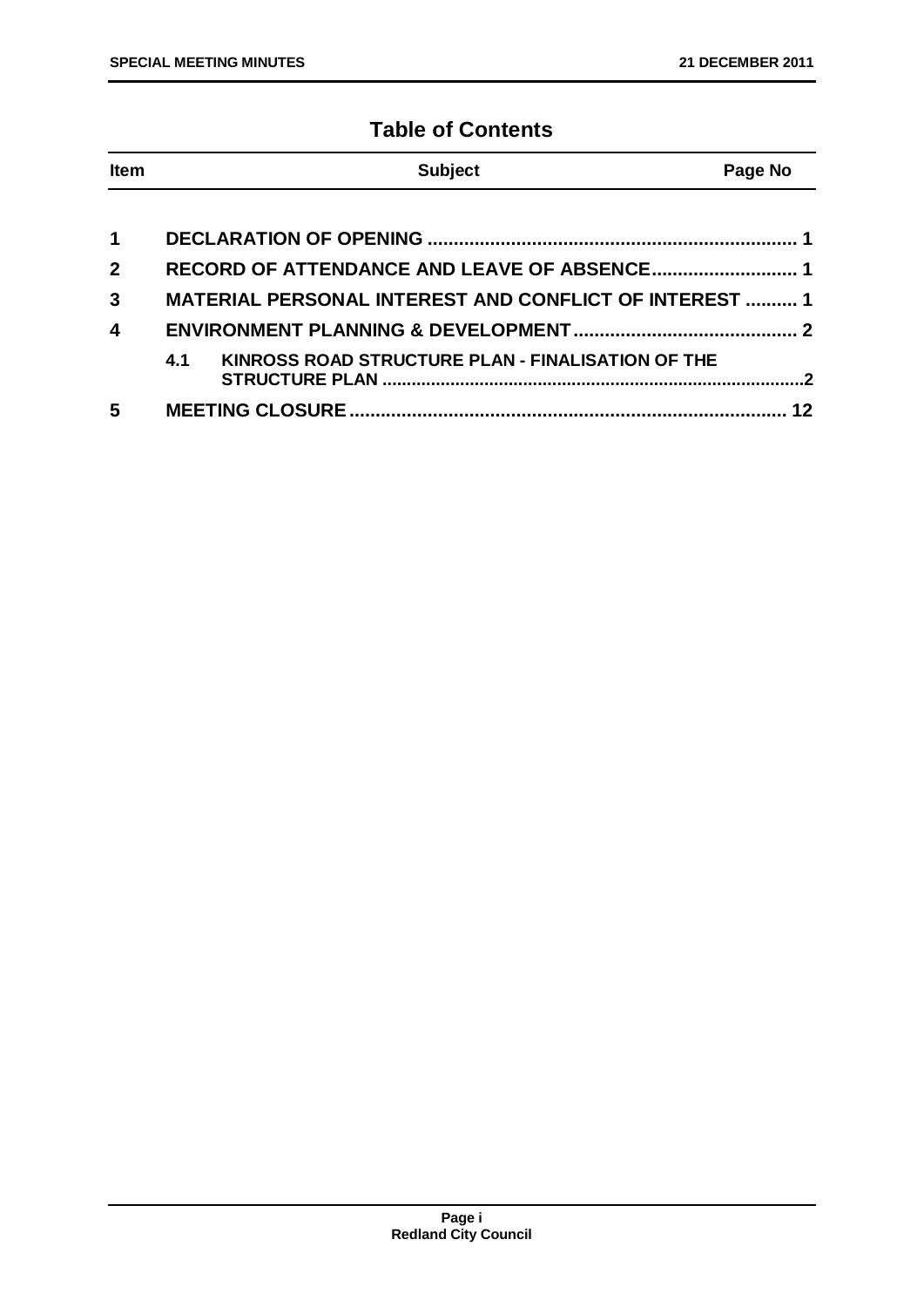#### <span id="page-2-0"></span>**1 DECLARATION OF OPENING**

The Mayor declared the meeting open at 8.31am.

#### <span id="page-2-1"></span>**2 RECORD OF ATTENDANCE AND LEAVE OF ABSENCE**

# **PRESENT**

#### Members:

| Cr M Hobson PSM     | Mayor                                |
|---------------------|--------------------------------------|
| Cr W Boglary        | <b>Councillor Division 1</b>         |
| Cr C Ogilvie        | <b>Councillor Division 2</b>         |
| Cr D Henry          | <b>Councillor Division 3</b>         |
| Cr B Townsend       | <b>Councillor Division 5</b>         |
| Cr T Bowler         | <b>Councillor Division 6</b>         |
| Cr M Elliott        | Deputy Mayor & Councillor Division 7 |
| <b>Cr K Reimers</b> | <b>Councillor Division 8</b>         |
| Cr K Williams       | <b>Councillor Division 9</b>         |
| Cr H Murray         | <b>Councillor Division 10</b>        |

### Executive Leadership Group:

| Mr G Stevenson PSM<br>Mrs T Averay<br>Mr N Clarke | <b>Chief Executive Officer</b><br>General Manager Environment Planning & Development |
|---------------------------------------------------|--------------------------------------------------------------------------------------|
| Mrs L Rusan                                       | <b>General Manager Governance</b><br><b>General Manager City Services</b>            |
| Officers:                                         |                                                                                      |

| Mr S Hill | Principal Advisor Local Area and Strategic Planning |
|-----------|-----------------------------------------------------|
| Mr M Hunt | Acting Group Manager City Planning & Environment    |

#### Minutes:

| Mrs J Parfitt | Corporate Meetings & Registers Team Leader |
|---------------|--------------------------------------------|
|---------------|--------------------------------------------|

#### **ABSENT**

Cr J Burns, Councillor Division 4.

# <span id="page-2-2"></span>**3 MATERIAL PERSONAL INTEREST AND CONFLICT OF INTEREST**

Nil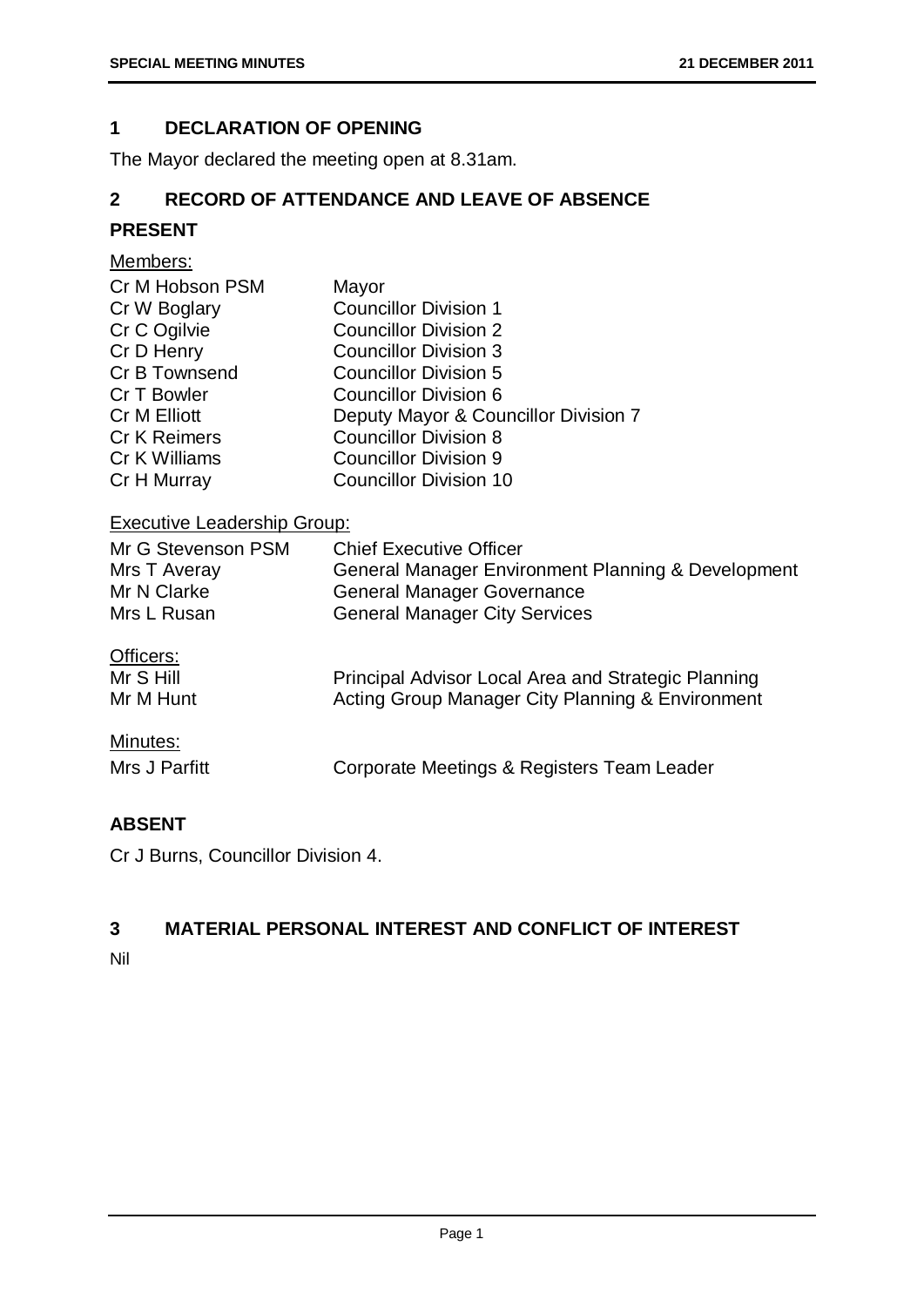#### <span id="page-3-0"></span>**4 ENVIRONMENT PLANNING & DEVELOPMENT**

#### <span id="page-3-1"></span>**4.1 KINROSS ROAD STRUCTURE PLAN - FINALISATION OF THE STRUCTURE PLAN**

| <b>Dataworks Filename:</b>  | <b>LUP Kinross Road Structure Plan Project</b>                                                                                 |
|-----------------------------|--------------------------------------------------------------------------------------------------------------------------------|
| <b>Attachment:</b>          | Attachment 1: Amended Notice of Decision -<br><b>Adoption of Structure Plan for Kinross Road Master</b><br><b>Planned Area</b> |
| <b>Responsible Officer:</b> | <b>Toni Averay</b><br><b>General Manager Environment Planning &amp;</b><br><b>Development</b>                                  |
| Author:                     | <b>Stephen Hill</b><br><b>Principal Advisor Local Area and Strategy</b>                                                        |

#### **EXECUTIVE SUMMARY**

Council resolved to submit the proposed Kinross Road Structure Plan [Structure Plan] to the Minister for Local Government and Planning [the Minister] for approval under Stage 3 – Step 8 of the *Statutory Guideline 03/09* – Declared Master Planned Area Structure Plans following a Special Meeting held on the 6 October 2011.

The Minister subsequently advised that pursuant to section 145 of the *Sustainable Planning Act 2009 [SPA]* and Step 10.1 of the Statutory Guideline Council may proceed to adopt the proposed Structure Plan as an amendment to the Redlands Planning Scheme [RPS] subject to a number of conditions.

Many of the conditions included in the original decision notice were unacceptable to Council in terms of their potential environmental, social and financial implications. In response to the conditions package an urgent meeting was held with the Minister on the 3 November 2011. In summary the Minister agreed to deem the decision notice as draft and confidential to allow further representations from Council and to support a further time extension in which Council must make a final decision on the proposed Structure Plan.

A Special Meeting of Council held on the 10 November 2011 subsequently resolved to endorse a written submission to the Minister outlining Council's concerns in response to the conditions package and delegated authority under section 257(1) (b) of the *Local Government Act 2009* to the Mayor to negotiate and make further representations as necessary to the Minister.

On the 14 December 2011, Council received the amended Notice of Decision – Adoption of Structure Plan for Kinross Road Master Planned Area incorporating a number of amended conditions [refer to Attachment 1]. This report examines the revised conditions package and recommends that in light of the changes the Minister has undertaken that Council proceed to adopt the Kinross Road Structure Plan as an amendment of the Redlands Planning Scheme.

#### **PURPOSE**

The purpose of this report is to:

• Provide an overview of the amended Ministerial Conditions package;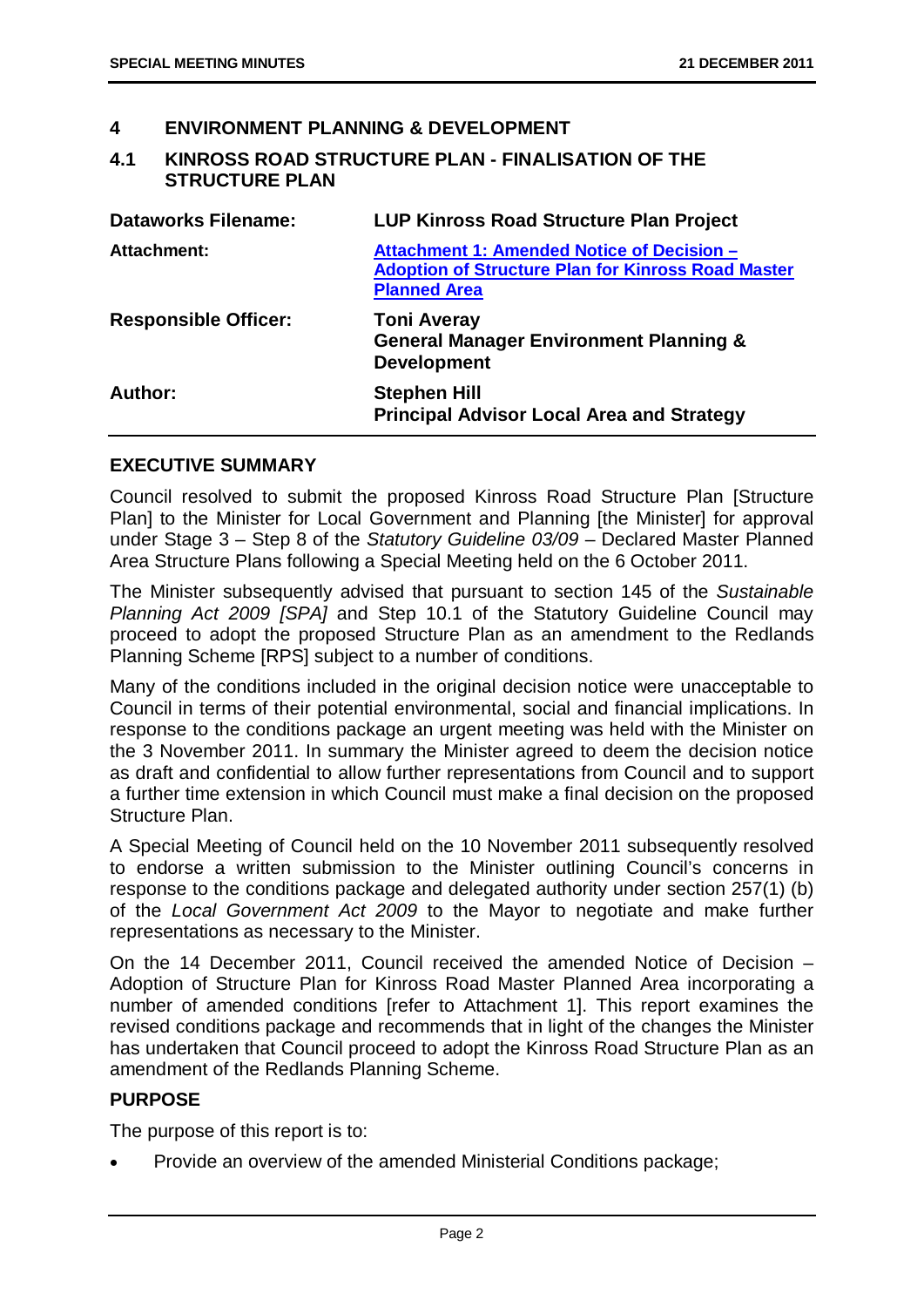• Recommend Council adoption of the Kinross Road Structure Plan as an amendment to the Redlands Planning Scheme.

#### **BACKGROUND**

The following provides a brief chronological history of the key stages involved in the development of the Structure Plan since the declaration of the area as a declared Master Planned Area:

- On the 23 December 2010, the Minister for Infrastructure and Planning designated Kinross Road as a declared Master Planned Area in accordance with Section 133 of the SPA;
- On 16 February 2011, the Council adopted a revised draft Structure Plan for the purposes of first state interest review. This plan incorporated the Ministerial requirements of the declaration, including an increased geographic area;
- On 28 March 2011, the Minister advised that Council could proceed to public notification of the draft Structure Plan subject to conditions;
- Public consultation of the draft Structure Plan commenced on 28 April 2011 and closed on 22 July 2011. At the close of the consultation period Council had received 556 submissions;
- An extensive submission review process was undertaken including two workshops with Councillors held on 1 September 2011 and 8 September 2011;
- A Special Meeting of Council seeking to adopt the Submission Review Report commenced on 23 September 2011, and continued on 27 September and 29 September 2011. Council resolved to adopt the Submission Review Report on 29 September 2011;
- On the 6 October 2011, Council resolved to adopt the revised Structure Plan, reflecting the outcomes as detailed in Council Resolutions of the Special Meetings held of 23, 27 and 29 September 2011. In addition, Council also resolved to proceed with the revised Kinross Road Structure Plan and write to the Minister requesting approval to adopt the revised Structure Plan as an amendment to the RPS;
- On the 31 October 2011, the Minister advised that pursuant to Section 145 of SPA and Step 10.1 of the Statutory Guideline, Council may proceed to adopt the revised Structure Plan as an amendment to the RPS subject to conditions. The decision notice contained a total of seventy [70] conditions with eleven [11] key conditions included in a summary section which were then articulated in further detail in the subsequent sections of the notice;
- A confidential briefing of Councillors was undertaken on 2 November 2011 highlighting concerns and issues with the Ministerial Conditions package;
- Meeting held between the Mayor, the Divisional Councillor, Council officers and the Minister on the 3 November 2011 to discuss the Ministerial conditions. At this meeting the Minister confirmed he was prepared to consider a further submission regarding the conditions and would support an extension of time in which Council must make its final decision on the proposed structure plan. The Minister also agreed that the matter would remain confidential during this time;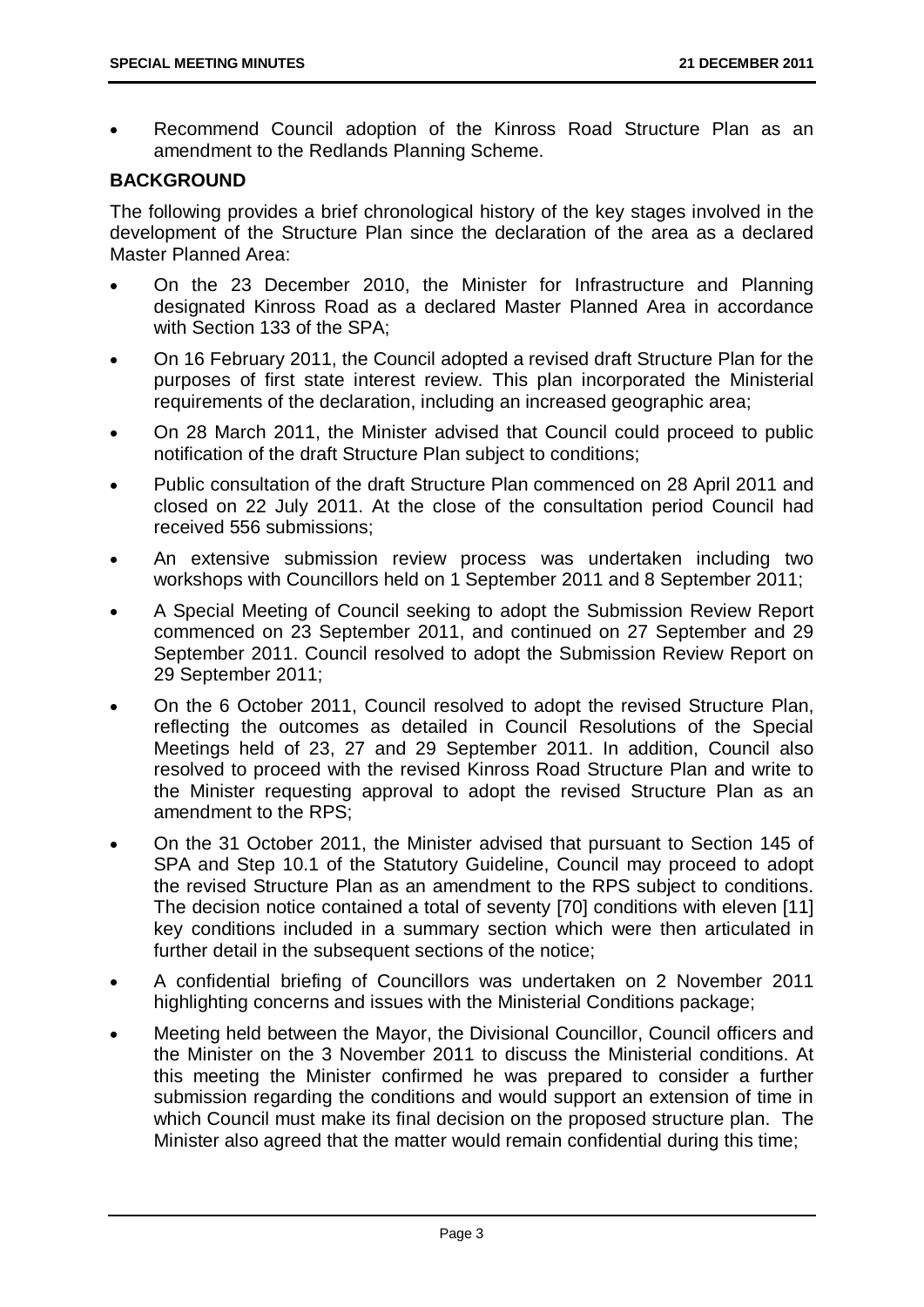- Correspondence sent to the Minister on the 4 November 2011 seeking an extension of time in which Council must make a final decision on the Structure Plan;
- A Special Meeting on the 10 November 2011 endorsed a written submission to the Minister which articulates Council's issues and concerns with the current conditions package and delegates authority to the Mayor to negotiate and make further representations to the Minister in relation to finalising the Kinross Road Structure Plan conditions package;
- Meetings held between the Mayor, council officers and ministerial advisors on the 17 November to further discuss Council's issues with the draft conditions package. Council officers are invited to a further meeting with the ministerial advisors on 7 December 2011;
- An amended Ministerial conditions package for the Kinross Road Structure Plan received by Council on 14 December 2011;

#### **ISSUES**

The Ministerial letter and revised decision notice indicates that pursuant to Section 145 of the SPA and Step 10.1 of the Statutory Guideline, Council may proceed to adopt the proposed Structure Plan as an amendment to the RPS, subject to the revised conditions. The amended decision notice contains a total of sixty nine [69] conditions with ten [10] key conditions included in a summary section which are then articulated in further detail in the subsequent sections of the Ministerial decision notice.

At this time Council must resolve to either adopt the draft structure Plan as an amendment to the Redlands Planning Scheme or resolve not to proceed with the Structure Plan. If the latter option is pursued it is anticipated the Minister may utilise the provisions of Section 126 of the SPA and direct Council to adopt the structure plan as an amendment to the RPS. In circumstances where a local authority does not comply with Ministerial direction given under Section 126 of SPA the Minister may take the action the local government was directed to take and can recover any expense reasonably incurred.

In response to Council's letter dated 11 November 2011 the revised decision notice incorporates a number of changes to the conditions. The following section examines the changes in the conditions package between the draft and the amended decision notice and provides commentary on whether the revised conditions address the issues identified in Council's letter dated 11 November. In addition legal advice is provided regarding whether the conditions are reasonably within the authority of the Minister to impose.

#### **Amended Ministerial Notice of Decision**

#### **1. Draft condition 3 and associated conditions – Land use precinct [fauna sensitive] adjacent to the northern edge of the East West Corridor**

Draft condition 3 and associated conditions required the removal of the low residential [fauna sensitive] precinct adjacent to the east west corridor and its replacement with a new urban residential [fauna sensitive] precinct.

In response to the draft conditions Council resolved to request the Minister to retain the land within the Sub-precinct 5c – Low Density Residential [Fauna Sensitive] as the stated environmental outcomes for the proposed new sub precinct – 4d Urban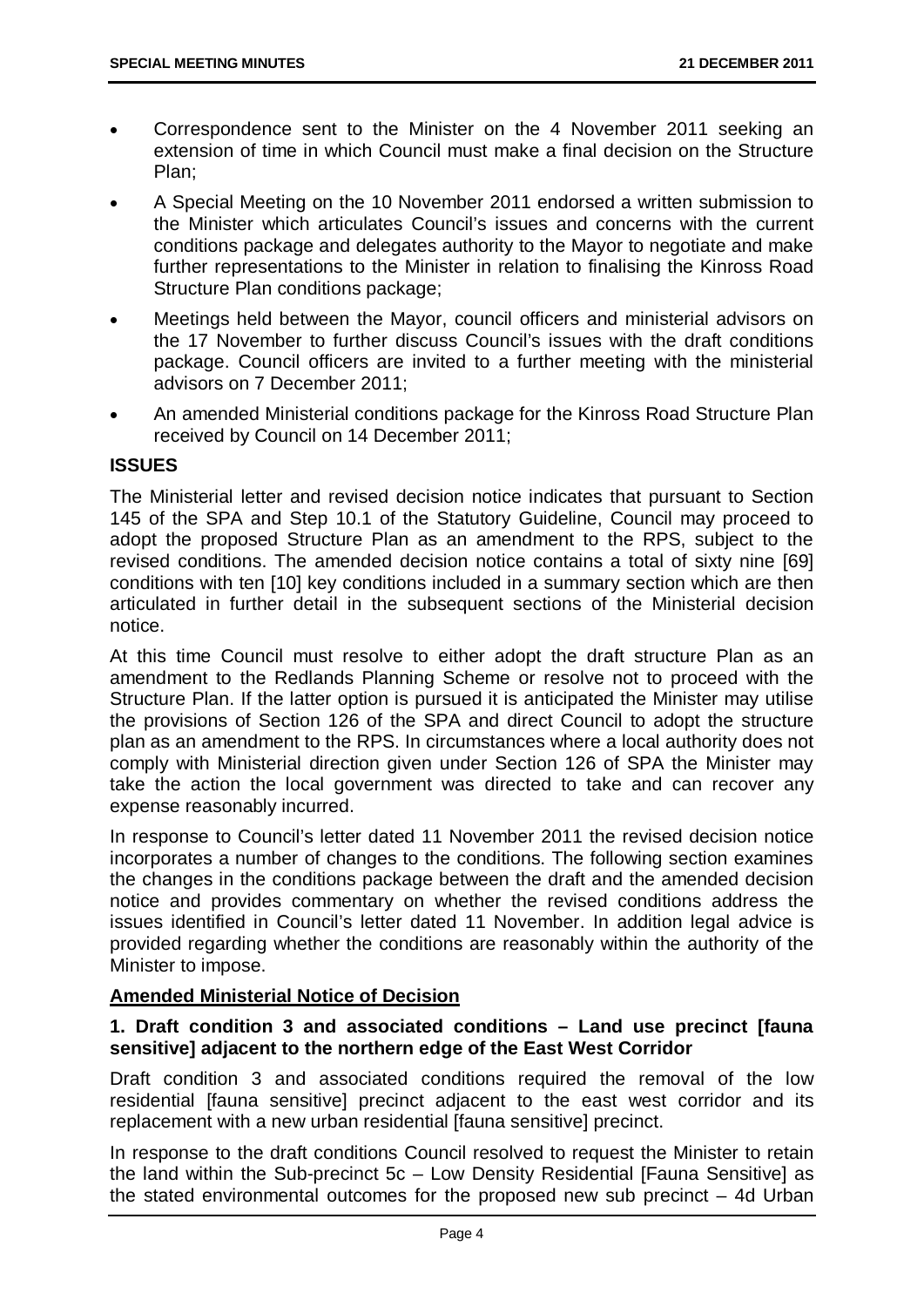Housing [Fauna Sensitive] appeared unworkable. As part of its Special Meeting on the 12 November 2011 Council indicated it was prepared to negotiate this draft condition.

The amended Ministerial condition 3 states:

*'The land identified as Sub-Precinct 5c Low Density Residential [Fauna Sensitive] is to become part of sub-precinct 4a [multiple locations].*

*Reason: This change provides a more suitable development density in this location, close to the Mixed Use Local Centre and ensures efficient use of land.'*

The revised condition is consistent with the officer recommendations included in the Kinross Road Structure Plan Submission Review Report [issue 2.3]. However it is noted the revised conditions have removed the requirement for an esplanade road separating the east-west corridor and urban residential precinct. It is understood the requirement for an esplanade road has been removed as the conditions package requires the provision of koala exclusion fencing along the boundary of the east-west corridor.

It is recommended that the revised condition be accepted.

#### **2. Draft condition 4 – removing the Urban Residential precinct on the western side of Kinross Road and replacing it with the Medium Density Residential precinct**

Draft condition 4 required replacing the Urban Residential precinct on the western side of Kinross Road with Medium Density Residential.

In response to the draft conditions Council resolved to request the Minister to retain the area to the west of Kinross Road within Sub-Precinct – 4a Urban Residential Housing [multiple locations]. As part of its Special Meeting on the 12 November 2011 Council indicated it was prepared to negotiate this draft condition.

The revised decision notice retains the draft condition. Condition 4 of the revised decision notice states:

*'The Urban Residential, Sub Precinct 4a Urban Housing [multiple locations] specifically located on the western side of Kinross Road from the Mixed Use Local Centre is to become Medium Density Sub-Precinct 3a Kinross Road as per the exhibition version of the Structure Plan.*

*Reason: This has been included on the basis that the site is in close proximity to the local centre and higher density development in this location is considered a more efficient use of the land.'*

The revised condition is consistent with the officer recommendations included in the Kinross Road Structure Plan Submission Review Report [issue 3.3]. The revised condition will require approximately 2.9ha of land on the western side of Kinross Road to be removed from the urban residential precinct and included in the medium density residential precinct. This will increase overall dwelling numbers in the area by approximately 85.

It is recommended that the revised condition be accepted.

#### **3. Draft condition 5 – future northern bus connection to South Street**

Draft condition 5 required that a northern public transport corridor be provided and constructed by Council [included in the PIP] prior to the signalisation of the Boundary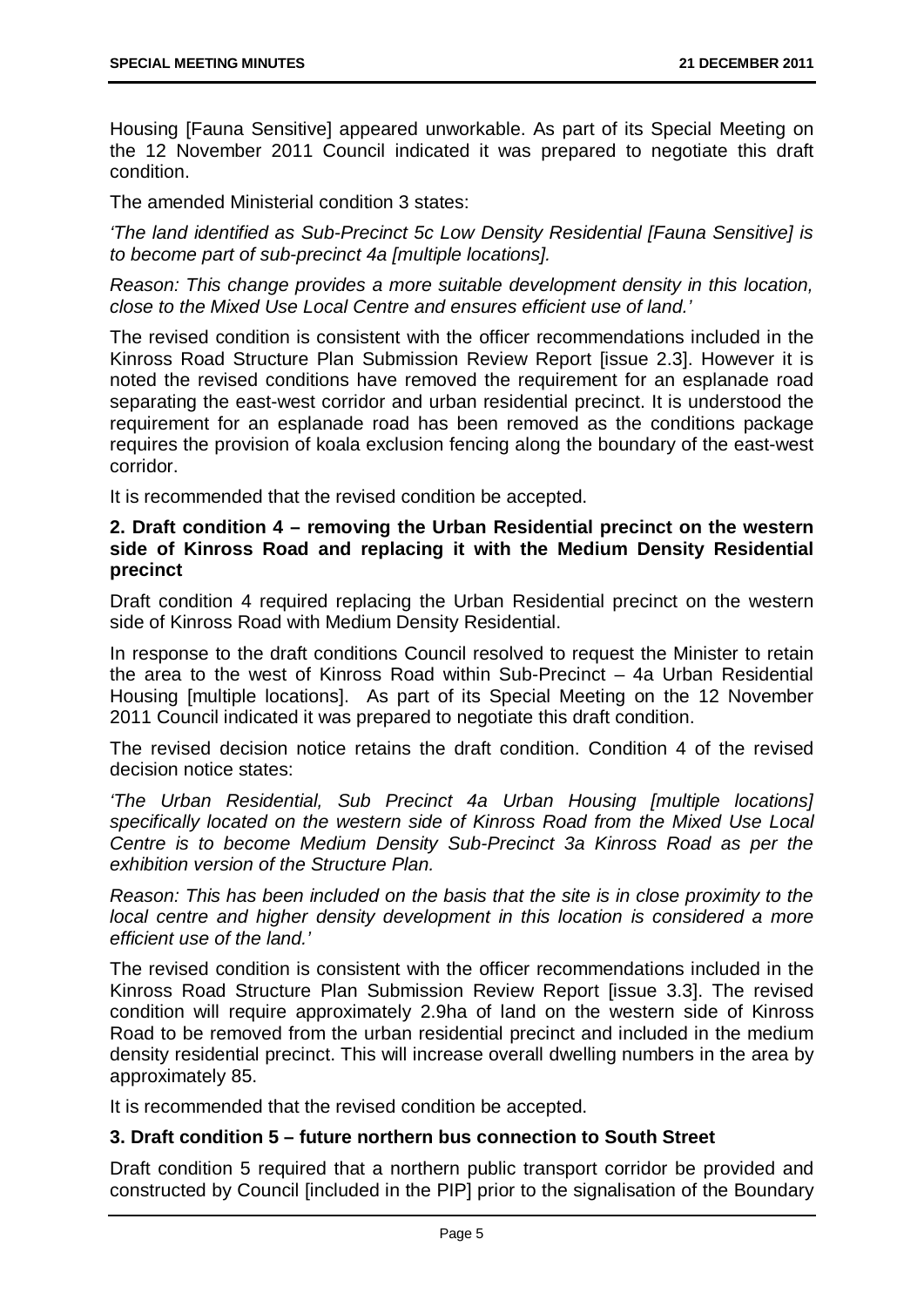Road and Kinross Road intersection. Related conditions included draft condition numbers 18, 32, 43, 59 and 60.

In response to the draft conditions Council resolved to request that the condition requiring the proposed bus connection and timing for its construction be removed or if this position were not accepted the condition be amended to require just a notation on the relevant mapping recognising a potential future public transport [bus] corridor to the north of the structure plan area along the existing ENERGEX easement and through to South street. As part of its Special Meeting on the 12 November 2011 Council indicated its requested change to the draft condition was not negotiable.

The amended Ministerial condition 5 states:

*'A future northern public transport corridor connecting the Master Planned Area to South Street is to be:*

*(a) shown on the structure plan; and*

*(b) included in the Priority Infrastructure Plan submitted to the State for approval*

*The Council must amend the Structure Plan to include provisions to protect the integrity of the State controlled road and the Kinross/Boundary Road intersection for the purposes of the future northern public transport corridor.*

*Reason: This is required in order to ensure an efficient public transport service for this area and to support the acceptable road and traffic function for the Master Planned Area and surrounding roads. I note that this is supported by Council's commissioned Traffic Engineering Report on Precinct Access Options prepared by Colin Beard Traffic Engineering Pty Ltd dated 1 September 2011 which concludes that in the event 'the Goddard Road Deviation is impossible for some reason, satisfactory access could be provided with access option B' [which includes a northern precinct bus access] [pp7].'*

This condition is consistent with the technical advice received by Council from Colin Beard who recognises the need for a future public transport corridor to the north with the removal of the Goddard Road deviation.

It is noted that the Minister's letter indicates that at the request of Council the requirement for the construction of the busway and the thresholds relating to the delivery of the corridor have been removed. These changes are supported. Council's Legal Services Manager has advised it would appear possible to satisfy the Minister's condition by simply identifying the future bus corridor in the PIP without specifying timing, funding or construction responsibility. It should be however be noted that if this position is not accepted by the State it will be necessary for Council to include the busway within the fifteen year life of the PIP and collect charges from new development. Initial funding estimates indicate the proposed construction of the busway will be in the order of \$3 to \$5 million. Assuming these costs are fully recovered from new development within the Structure Plan area, an additional \$2500 to \$3500 will need to be collected from each new dwelling within the area.

It is recommended the revised condition be accepted.

#### **4. Draft condition 7 – Potential Goddard Road corridor**

Draft condition 7 required a potential future transport [traffic and public transport] corridor to be located to the north/north east either via existing Goddard Road reserve or Goddard Road deviation.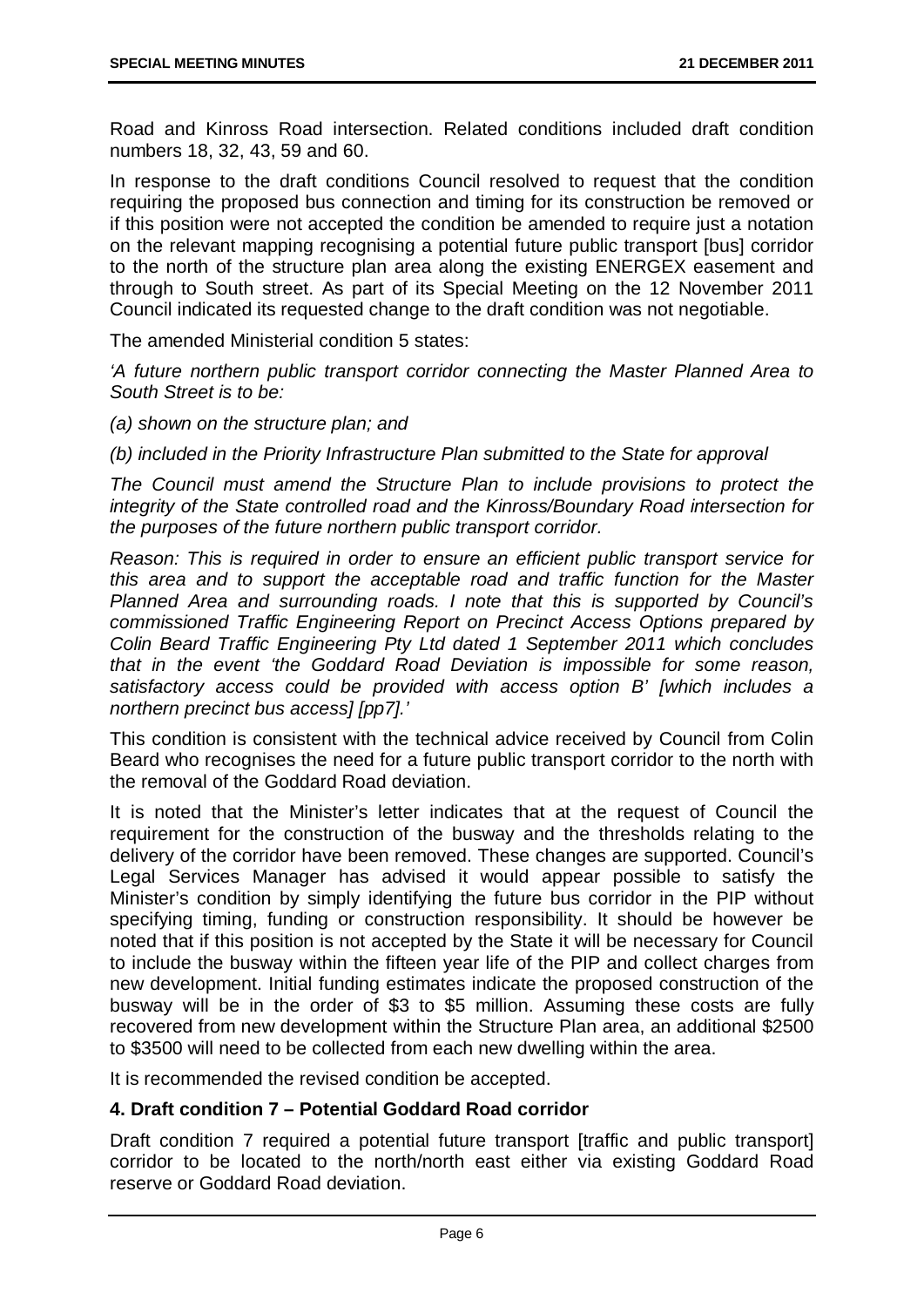Council resolved to request the condition be removed as alternative access arrangements were available and supported by Council's commissioned Traffic Engineering Report on Precinct Access Options prepared by Colin Beard Traffic Engineering Pty Ltd. In addition, preserving the potential Goddard Road transport corridor for future development beyond the life of the structure plan was not justified and failed to duly consider environmental, financial and social considerations. As part of its Special Meeting on the 12 November 2011 Council indicated its requested change to the draft condition was not negotiable.

The revised Notice of Decision has removed the condition relating to the potential future transport [traffic and public transport] corridor via Goddard Road deviation across Wellington Ponds.

This is a significant shift in the State Government's position and addresses one of Council's primary concerns with the initial draft conditions package.

#### **5. Draft Condition 8 – Kinross Road and Boundary Road intersection**

Draft condition 8 recognised that future land acquisition would be required with the upgrade of the Kinross Road and Boundary Road intersection in the Structure Plan.

Council resolved to request the location, design and funding mechanism for the State controlled Boundary Road and Kinross Road intersection be resolved at this time and included in the proposed structure plan. As part of its Special Meeting on the 12 November 2011 Council indicated it was prepared to negotiate this draft condition.

The amended Ministerial condition **[new condition 7]** states:

*'Amend all provisions relating to the intersection of Kinross Road and Boundary Road to accommodate the intersection upgrade requirements identified on the TMR General Layout Plan, attached or as agreed with TMR. Alignment of the Kinross Road reserve is to provide a suitable interface with the intersection upgrade requirements.*

*Reason: To provide greater clarity for residents in proximity to the intersection and ensure the ability for the intersection to be upgraded in the future.'*

The Minister's letter states that the plan provided by DTMR is the ultimate design solution for the intersection. While the finalisation of the proposed intersection design is supported, there is a concern that the final design does not appear to address the amenity of existing residences located on the southern side of Kinross Road in proximity to the intersection or potential safety concerns with driveway access from these properties directly accessing onto Kinross Road. It is also noted that the State has not provided any advice regarding when the intersection will be upgraded and how it will be funded. Despite these concerns it is recognised that the DTMR ultimately have responsibility for this intersection and for this reason the revised condition and associated intersection layout should be accepted.

#### **6. Draft Condition 9 – Kinross Road**

Draft condition 9 stipulated that Kinross Road should reflect contemporary and effective design solutions. In addition, related draft conditions indicated that the whole of Kinross Road should be designated a trunk collector and as a probable solution the length of the road should be 32 metres in width

Council resolved to request the condition requiring the extension of the trunk collector road designation north of that identified in the submitted plan be removed. In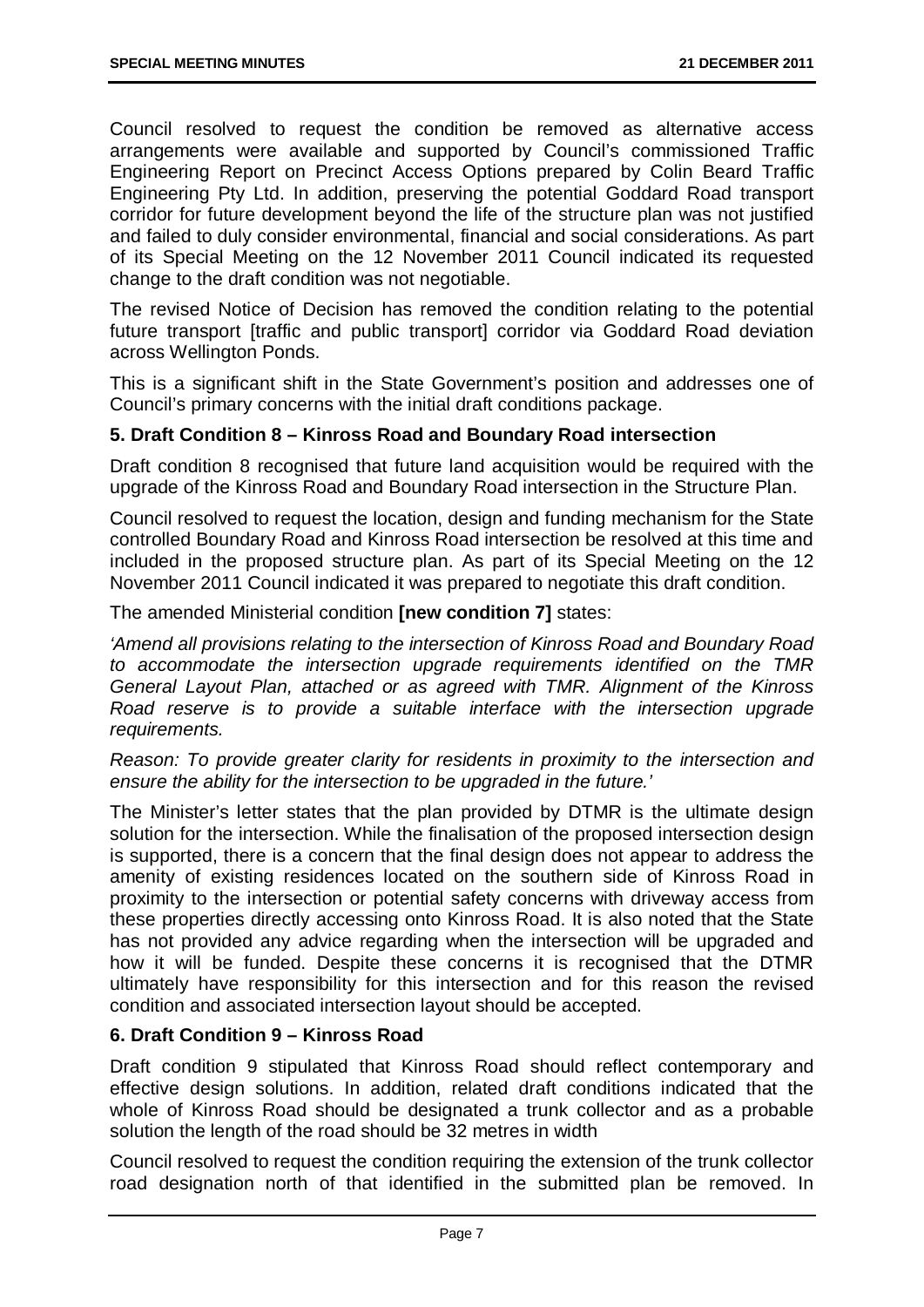addition, Council also maintained that the design standard for the section of Kinross Road identified as a trunk collector road in the submitted structure plan is consistent with both Council's and contemporary road design standards [23 metres with no residential access between Boundary Road and the first internal roundabout and 32 metres with no residential access between the first roundabout along Kinross Road north to the proposed local centre]. As part of its Special Meeting on the 12 November 2011 Council indicated it was prepared to negotiate this draft condition.

The amended Notice of Decision contains similar conditions to the draft notice. In particular the Minister has retained the requirement for all of Kinross Road to be identified as a trunk collector from the intersection of Boundary Road to its intersection with Goddard Road. In addition the identification of the width of Kinross Road at 32 metres has also been retained as a probable solution.

The revised conditions will require amendments to the PIP which currently only includes the section of Kinross Road to approximately the proposed Local Centre as a trunk collector.

Further advice from City Infrastructure will be necessary to facilitate the final design of the additional section of Kinross Road.

It is recommended that this revised condition be accepted.

#### **7. Draft Condition 36 – Lot size and layout on slopes**

Draft condition 36 required Council to change Specific Outcomes in the proposed Kinross Road Structure Plan to probable solutions and insert a new specific outcome stating *"ensures lot layout and built form is responsive to the site constraints, in particular slope".*

Council resolved to request the condition as initially submitted be retained as a specific outcome to ensure lots less than  $500m<sup>2</sup>$  are not created on existing slopes in excess of identified gradients in accordance with the Res 30 Guidelines. As part of its Special Meeting on the 12 November 2011 Council indicated it was prepared to negotiate this draft condition.

The amended Ministerial condition **[new condition 35]** states:

*'Replace the specific outcome 5.15.9 Precinct 4 – Urban Residential Housing, Specific Outcome 1.5 (1)(b)(ix) as follows:*

| <b>Specific Outcome</b>                                                                                                                            | <b>Probable Solutions</b>                                                                                                                                                                                                                           |
|----------------------------------------------------------------------------------------------------------------------------------------------------|-----------------------------------------------------------------------------------------------------------------------------------------------------------------------------------------------------------------------------------------------------|
| $s1.5$ (1)(b)<br>lot<br>ensures<br>layout and built form:<br>(ix) avoids areas of<br>steep slope and is<br>responsive<br>to<br>existing topography | (1)(b)<br>(ix) ensures no new lots within an area of less<br>than 500m2 are created where the existing slope<br>exceeds:<br>a. 10% side slope;<br>b. 5% length slope; or<br>c. where both side and length slope approach<br>10% and 5% respectively |

*Reason: The above condition seeks to ensure no minimum lot sizes are triggered by parts of the Redlands Planning Scheme, in accordance with the Master Planned Area declaration. DLGP notes that any specific provision relating to minimum lot*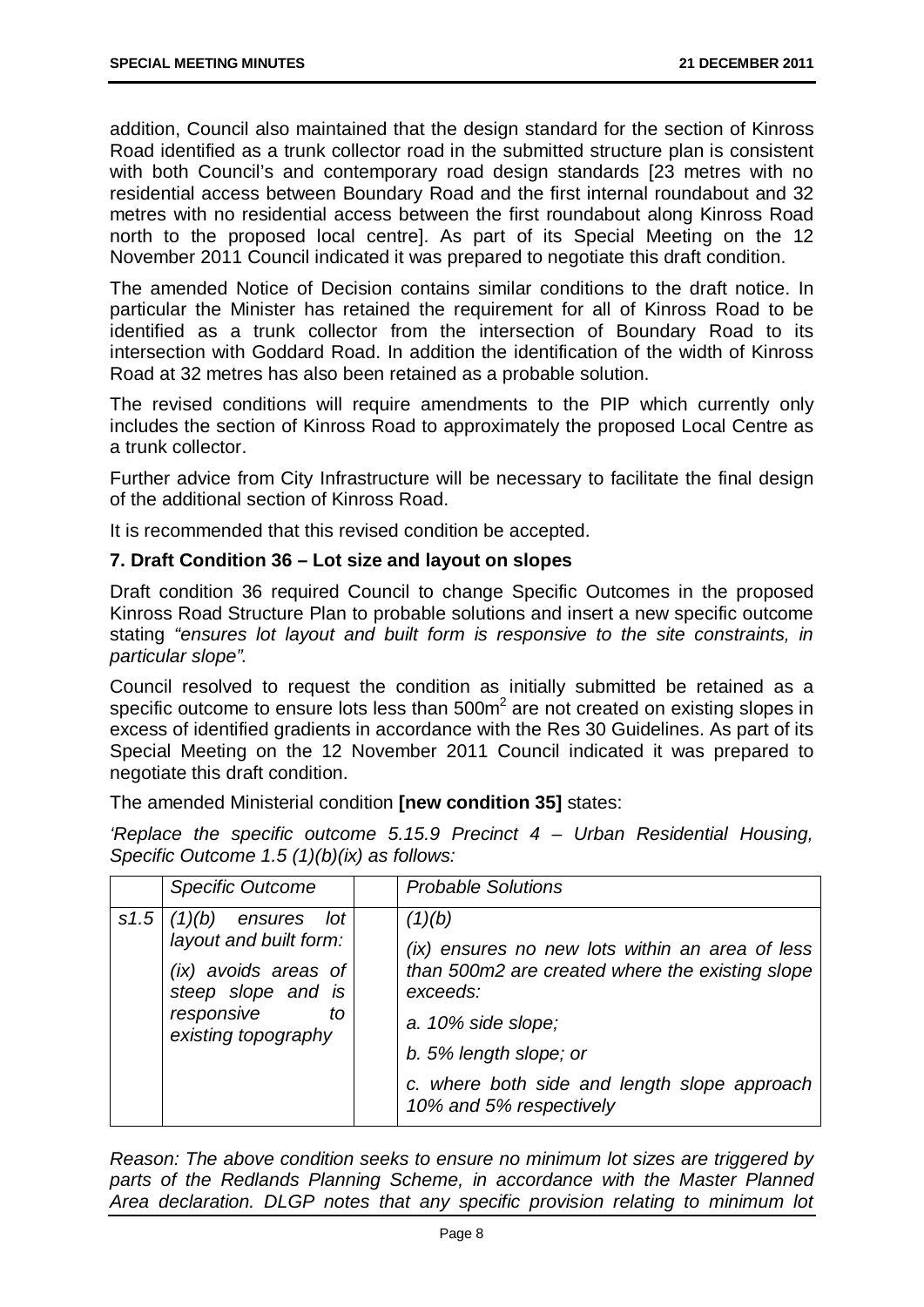*sizes for sloping lots should be captured by the Reconfiguration Code with the Redlands Planning Scheme.'*

The Minister's letter [dated 14 December 2011] notes that "following further discussions with you regarding this condition, the probable solution has been reinstated to the condition. The Specific Outcome has also been strengthened following your request". It is recommended that the revised condition be accepted.

#### **Legal Advice**

The Notice of Decision has been reviewed by Council's Legal Services Manager who is satisfied that the conditions are within the legal authority of the Minister to impose.

#### **Implementation**

The proposed commencement date of the Kinross Road Structure Plan is Monday 20 February 2012. This will allow for the necessary changes to be made to the Redlands Planning Scheme and other applicable mapping, including:

- Final GIS Mapping Amendment
- Redland Planning Scheme document edits
- Redland Planning Scheme mapping edits
- Corporate update / edits

These changes will be overseen by City Planning and Environment Group, but include input from the Marketing and Communications Group and the Information Management Group.

#### **RELATIONSHIP TO CORPORATE PLAN**

#### **5. Wise planning and design**

We will carefully manage population pressures and use land sustainably while advocating and taking steps to determine limits of growth and carrying capacity on a local and national basis, recognising environmental sensitivities and the distinctive character, heritage and atmosphere of local communities. A well-planned network of urban, rural and bushland areas and responsive infrastructure and transport systems will support strong, healthy communities.

- 5.5 Plan and develop a network of accessible centres that provide a wide range of retail, commercial and community services along with local employment opportunities
- 5.6 Manage the built environment in a way that creates accessible and user friendly spaces and maintains our local character and identity, ensuring all new developments use high quality design that reflects our sub-tropical climate, promotes health, community harmony and wellbeing
- 5.9 Promote housing diversity, choice and affordability to address the city's current and future needs, incorporating medium density housing within and around the city's centres and transport nodes
- 5.11 Provide for 'place making' throughout the city through creative and inclusive master planning, local area planning, public art and heritage planning and precinct character planning processes to manage development at a local level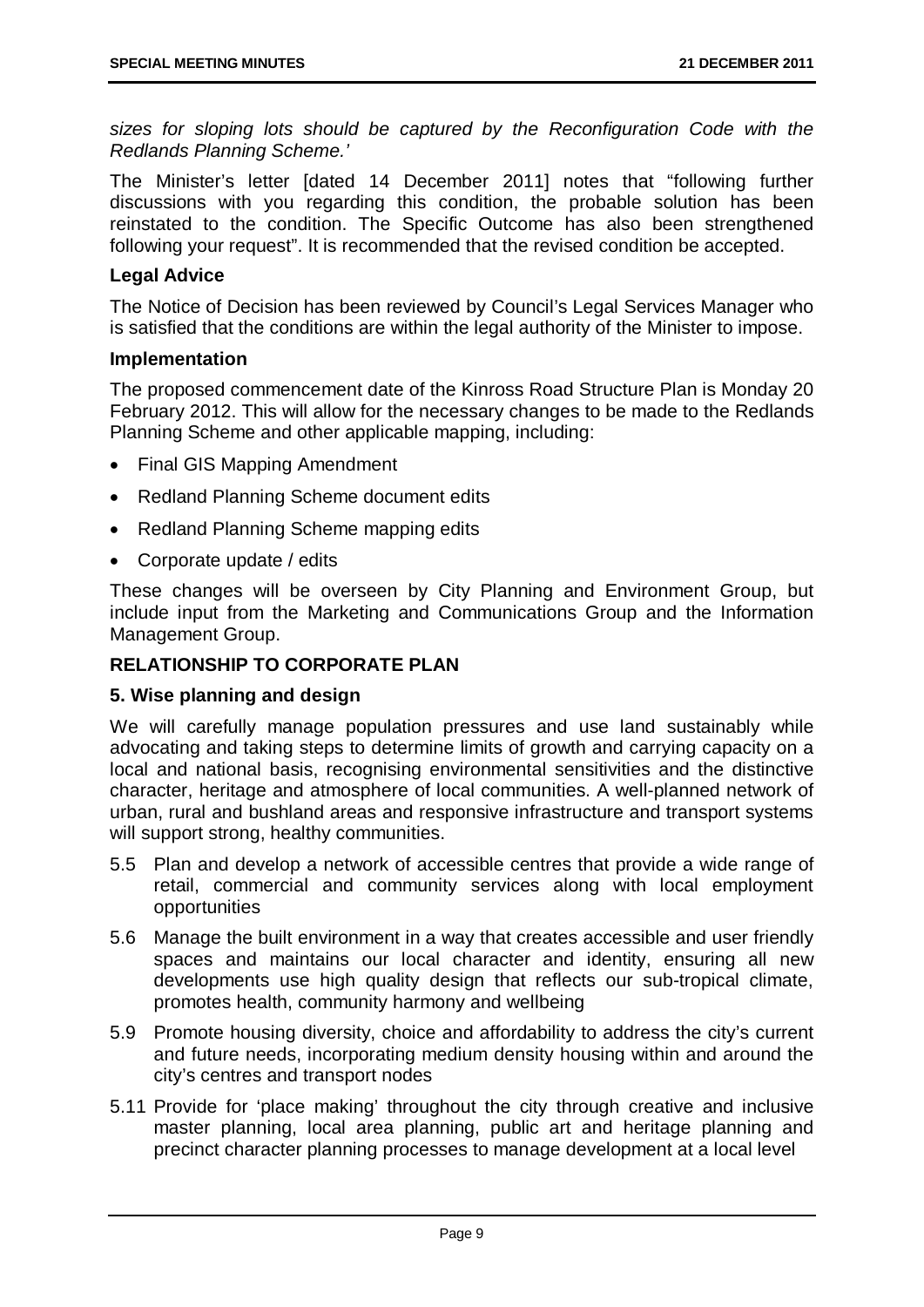5.12 Plan, provide and advocate for essential physical and social infrastructure that supports community well-being and manage Council's existing infrastructure assets to ensure current service standards are maintained or improved

#### **FINANCIAL IMPLICATIONS**

Completion of the drafting of the Structure Plan is a budgeted project in the 2011/12 financial year.

Implementation of the Structure Plan will require Infrastructure Planning Frameworks to be aligned to support the preferred settlement pattern for the Kinross Road Area. It is expected Infrastructure Agreements will be negotiated as development progressively occurs to ensure that trunk infrastructure networks are funded in accordance with the Redlands Priority Infrastructure Plan [PIP].

Other non trunk infrastructure will be progressively provided through the development assessment process. Areas of open space identified in the Structure Plan to come into public ownership but not obtained through the process described above will need to be funded through a range of other Council and potentially State Government funding sources.

#### **PLANNING SCHEME IMPLICATIONS**

The Structure Plan, if adopted, will primarily be implemented by amendments to the RPS.

#### **CONSULTATION**

Further representations have been made to the Minister's advisors and State Government officers prior to the receipt of the revised decision notice.

#### **OPTIONS**

#### **PREFERRED**

That Council resolve to:

- 1. To adopt, pursuant to Section 145 of the *Sustainable Planning Act 2009,* the Kinross Road Structure Plan [Second State Interest Version – September 2011] as an amendment of the Redlands Planning Scheme subject to the Ministerial conditions as set out in the Amended Notice of Decision dated 14 December 2011 [Refer to Attachment 1];
- 2. To provide a public notice of the adoption of the Kinross Road Structure Plan in the Bayside Bulletin and/or Redland Times and in the Government Gazette in accordance with Section 120 of the *Sustainable Planning Act 2009*;
- 3. To set an effective date of Monday 20 February 2012 for the commencement of the Kinross Road Structure Plan as an amendment to the Redlands Planning Scheme;
- 4. To provide a copy of the published notice of adoption and five certified copies and one electronic copy of the Kinross Road Structure Planning Scheme amendment package to the Chief Executive of the Department of Local Government and Planning within 10 business days after making the decision; and
- 5. To undertake amendments to the draft Priority Infrastructure Plan to reflect the Minister's conditions as set out in the amended Notice of Decision dated 14 December 2011.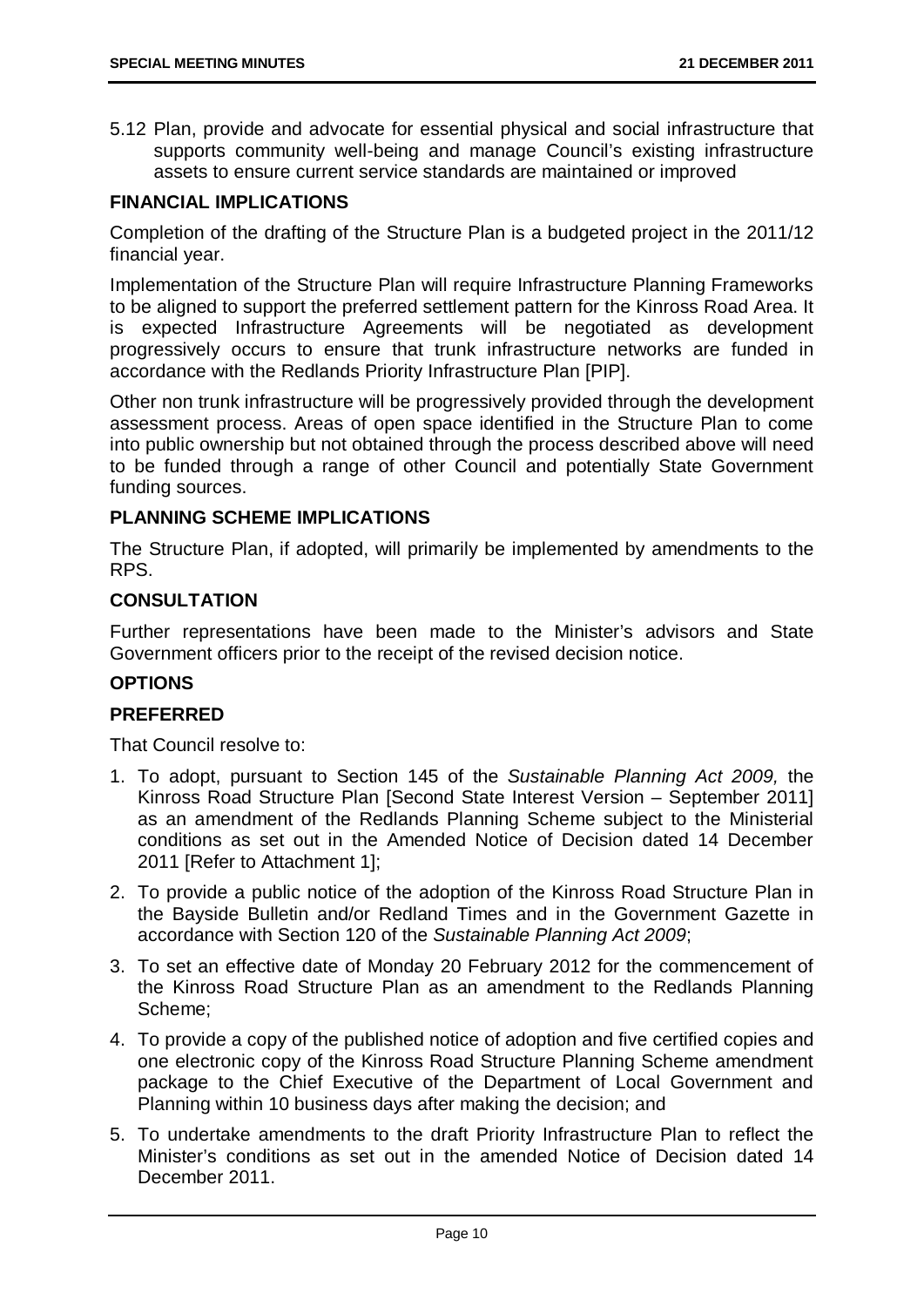#### **ALTERNATIVE**

That Council resolve, in accordance with Step 11.1 of *Statutory Guideline 03/09 Declared Master Planned Area Structure Plans*, to not proceed with the proposed Kinross Road Structure Plan; and

- (a) place a notice in a local newspaper, on the local government's website and in the gazette stating:
	- (i) the local government name, and
	- (ii) the decision and the reason for not proceeding; and
- (b) provide the Minister with a copy of the notice within 10 business days after making the decision.

#### **OFFICER'S RECOMMENDATION/ COUNCIL RESOLUTION**

| Moved by:    | <b>Cr D Henry</b> |
|--------------|-------------------|
| Seconded by: | Cr C Ogilvie      |

**That Council resolve to:**

- **1. To adopt, pursuant to Section 145 of the** *Sustainable Planning Act 2009***, the Kinross Road Structure Plan [Second State Interest Version – September 2011] as an amendment of the Redlands Planning Scheme subject to the Ministerial conditions as set out in the Amended Notice of Decision received 14 December 2011 [Refer to Attachment 1];**
- **2. To provide a public notice of the adoption of the Kinross Road Structure Plan in the Bayside Bulletin and/or Redland Times and in the Government Gazette in accordance with Section 120 of the** *Sustainable Planning Act 2009***;**
- **3. To set an effective date of Monday 20 February 2012 for the commencement of the Kinross Road Structure Plan as an amendment to the Redlands Planning Scheme;**
- **4. To provide a copy of the published notice of adoption and five certified copies and one electronic copy of the Kinross Road Structure Planning Scheme amendment package to the Chief Executive of the Department of Local Government and Planning within 10 business days after making the decision; and**
- **5. To undertake amendments to the draft Priority Infrastructure Plan to reflect the Minister's conditions as set out in the amended Notice of Decision dated 14 December 2011.**

#### **CARRIED**

DIVISION

- FOR: Crs Reimers, Murray, Henry, Ogilvie, Boglary and Hobson
- AGAINST: Crs Elliott, Bowler, Williams and Townsend

Cr Burns was absent from the meeting.